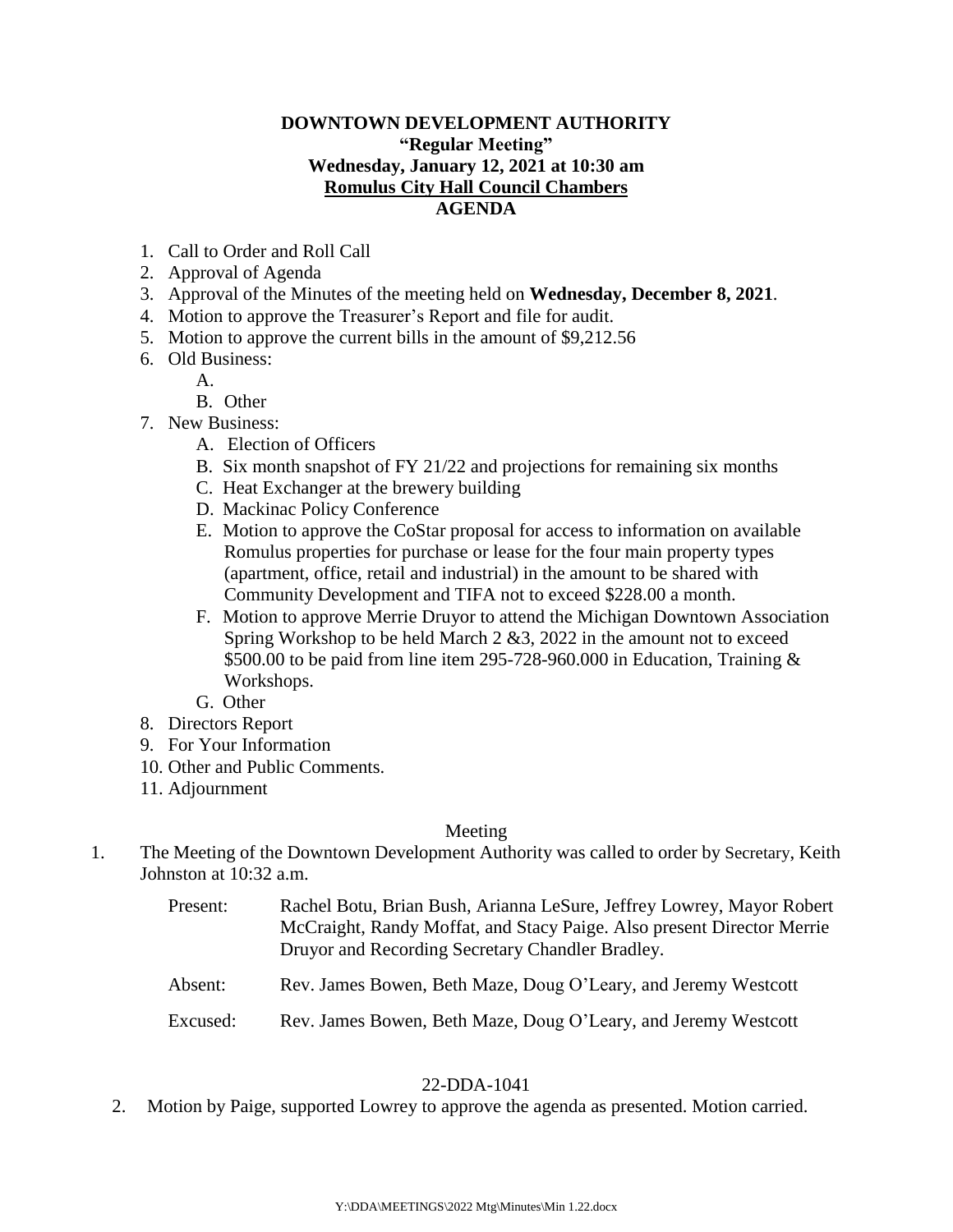## 22-DDA- 1042

3. Motion by Paige, supported by Botu to approve the minutes of the meeting held on Wednesday, December 8, 2021. Motion carried.

## 22-DDA- 1043

4. Motion by Moffat, supported by Bush to approve the Treasurer's Report in the amount of \$686, 491.82 and file for audit. Motion carried.

## 22-DDA- 1044

- 5. Motion by Paige, supported by Lowrey to approve the current bills in the amount of \$9,212.56. Motion carried.
- 6. No discussion.

### 22-DDA- 1045

- 7. Motion by Lowrey, supported by Moffat to keep the appointment of Keith Johnston as Chairperson, Rachel Botu as Vice Chairperson, and Randy Moffat as Secretary. Motion carried.
- 7B. Director Druyor provided the board a six month snapshot of FY 21/22 and projections for the remaining six months.

#### 22-DDA- 1046

7C. Motion by Moffat, supported by Mayor McCraight to purchase a new heat Exchanger at the brewery building, in the event that it takes longer than a week to make repairs. Motion Carried.

## 22-DDA- 1047

7D. Motion by Paige, supported by Moffat for Mayor McCraight to attend the Mackinac Policy Conference. Motion carried.

#### 22-DDA-1048

7E. Motion by Botu, supported by Paige to approve the CoStar proposal for access to information on available Romulus properties for purchase or lease for the four main property types (apartment, office, retail and industrial) in the amount to be shared with Community Development and TIFA not to exceed \$228.00 a month. Motion carried.

#### 22-DDA-1049

7F. Motion by Paige, supported by Bush to approve Merrie Druyor to attend the Michigan Downtown Association Spring Workshop to be held March 2 & 3, 2022 in the amount not to exceed \$500.00 to be paid from line item 295-728-960.00 Education, Training & Workshops. Motion carried.